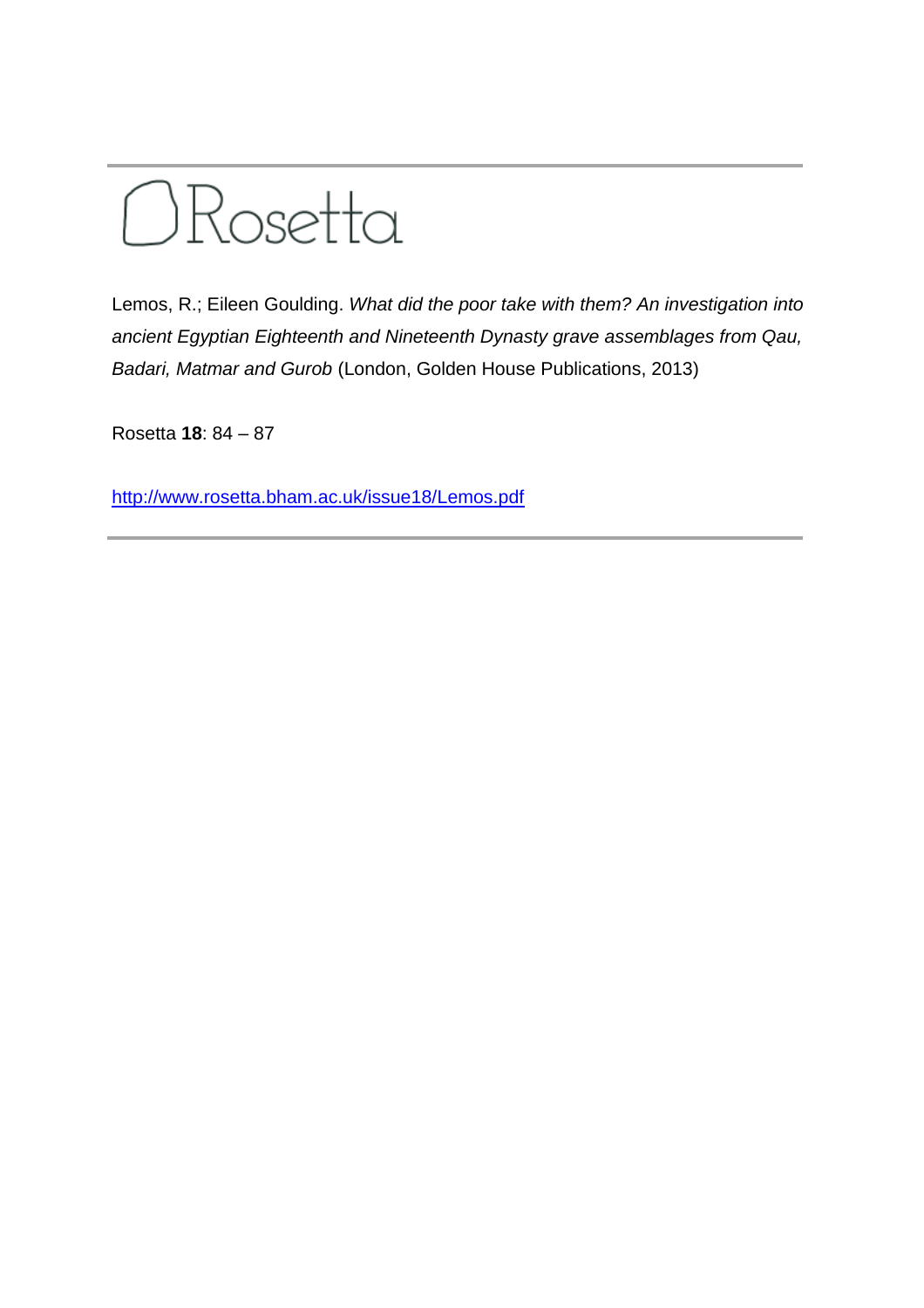## **Eileen Goulding.** *What did the poor take with them? An investigation into ancient Egyptian Eighteenth and Nineteenth Dynasty grave assemblages from Qau, Badari, Matmar and Gurob***. London, Golden House Publications, 2013. Pp viii & 130. \$ 50.00. ISBN 13 978-1906137328 (Pbk)**

*Rennan de Souza Lemos Museu Nacional, UFRJ*

This book is the publication of the author's MPhil thesis submitted to Birkbeck College, London. The book presents a comparison between the grave assemblages of the New Kingdom non-elite cemeteries at Qau, Badari, Matmar and Medinet el-Ghurab. This comparison aims to answer the question of whether changes in non-elite grave assemblages reflect those of the elite. It is a very intriguing research question, especially in the current context when new data concerning the non-elite are coming from the ground at sites like the cemeteries at Amarna.

Many scholars have recently addressed the lack of Egyptological knowledge concerning the non-elite, despite early 20<sup>th</sup> century attempts to approach the subject from textual evidence, which suffered from some interpretative problems related to the level of literacy of different groups in ancient Egyptian society. Material culture plays a privileged role in the investigation of what is generally called non-elite, and recent scholarship has realised this. Examples are the MPhil theses by Humphreys on Third Intermediate Period non-elite burial practices at Matmar,<sup>1</sup> Petkov on non-elite child burials at Medinet el-Ghurab in the New Kingdom, <sup>2</sup> and Booth on the quality of life of the inhabitants of the South Tombs Cemetery at Amarna.<sup>3</sup> Other MPhil theses on the bioarchaeology of individuals at the South Tombs Cemetery have been done at the University of Arkansas.

Goulding's book is part of this panorama of new interest in the non-elite. Its chief merit is the author's realisation of the potential of old archaeological reports to provide bases

 $\overline{\phantom{a}}$ 

<sup>1</sup> Ruth Humphreys. 2010. *Matmar: revisiting burial practice of the non-elite during the Third Intermediate Period*. MPhil Thesis, University of Birmingham.

<sup>2</sup> Johanna Petkov. 2014. *Child and infant burials in New Kingdom Egypt: a Gurob case study*. MPhil Thesis, Monash University.

<sup>3</sup> Emmelia Booth. 2014. *Redefining quality of life for the non-elite. Amarna: a case study*. MPhil Thesis, Cardiff University.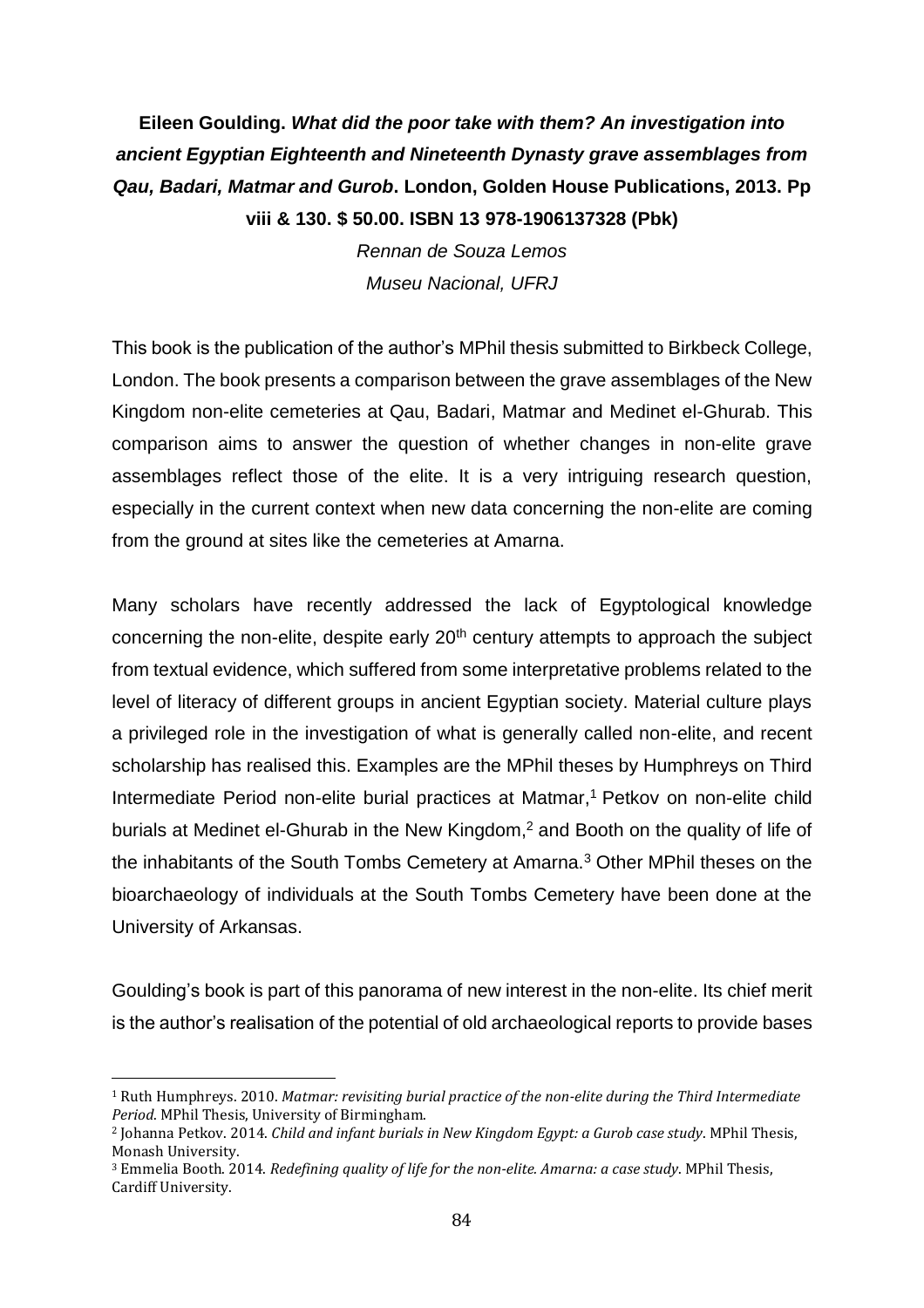for the construction of new research questions. Another merit of the work is its identification of the potential which digital methodologies offer to archaeological research. However, the book lacks theoretical discussion of the data and as such it does not offer many new insights for interpreting the material culture of non-elite cemeteries.

Chapter 1 introduces the work and establishes the bases from which the author constructs her interpretation. She addresses previous contributions to the topic, although does not criticise the problems present in these works, as for example the use of the expression "middle class", which seems anachronistic when applied to remote Antiquity. Following the selected literature, Goulding identifies a change in burial practices from the  $18<sup>th</sup>$  to the  $20<sup>th</sup>$  Dynasty. This consists of a shift in grave furniture from daily life to religious objects (p. 1). The whole book is based on this assumption and here we identify a major theoretical problem, also present in other works. The problem is related to our lack of understanding about what is ritual/religious or not. Ritual studies and post-processual archaeology made us aware of the fact that we should avoid aprioristic differentiations and emphasise the ritualisation processes, which contextually determine things as ritual/religious. Thus, one object can be considered in some contexts useful for daily life activities while in others it can be used as part of a religious ritual.

In chapter 2 the author reviews some archaeological reports that could offer a data set for her thesis. She highlights Amarna as a suitable site to be included in the data set, avoiding its inclusion, however, on the grounds that it does "not serve as a typical, non-elite grave site" (p. 3). This assertion is problematic in two different ways. The first has to do with what should be considered a typical or atypical non-elite site. Although scholarship has approached the non-elite, no one has proposed a definition for nonelite. As we do not have a definition, we cannot easily determine what is a typical nonelite site, nor can we characterise the non-elite in socio-economic terms as the author does in the title of the book. The reviewer's current research on the non-elite cemeteries of Fadrus, Amarna and Medinet el-Ghurab indicates that social interaction and interchange between different groups, considered alongside literacy hierarchies, offer us clues to build such a definition. Literacy is something touched upon only briefly by the author while addressing Deir el-Medina (p. 3). She considers the site unsuitable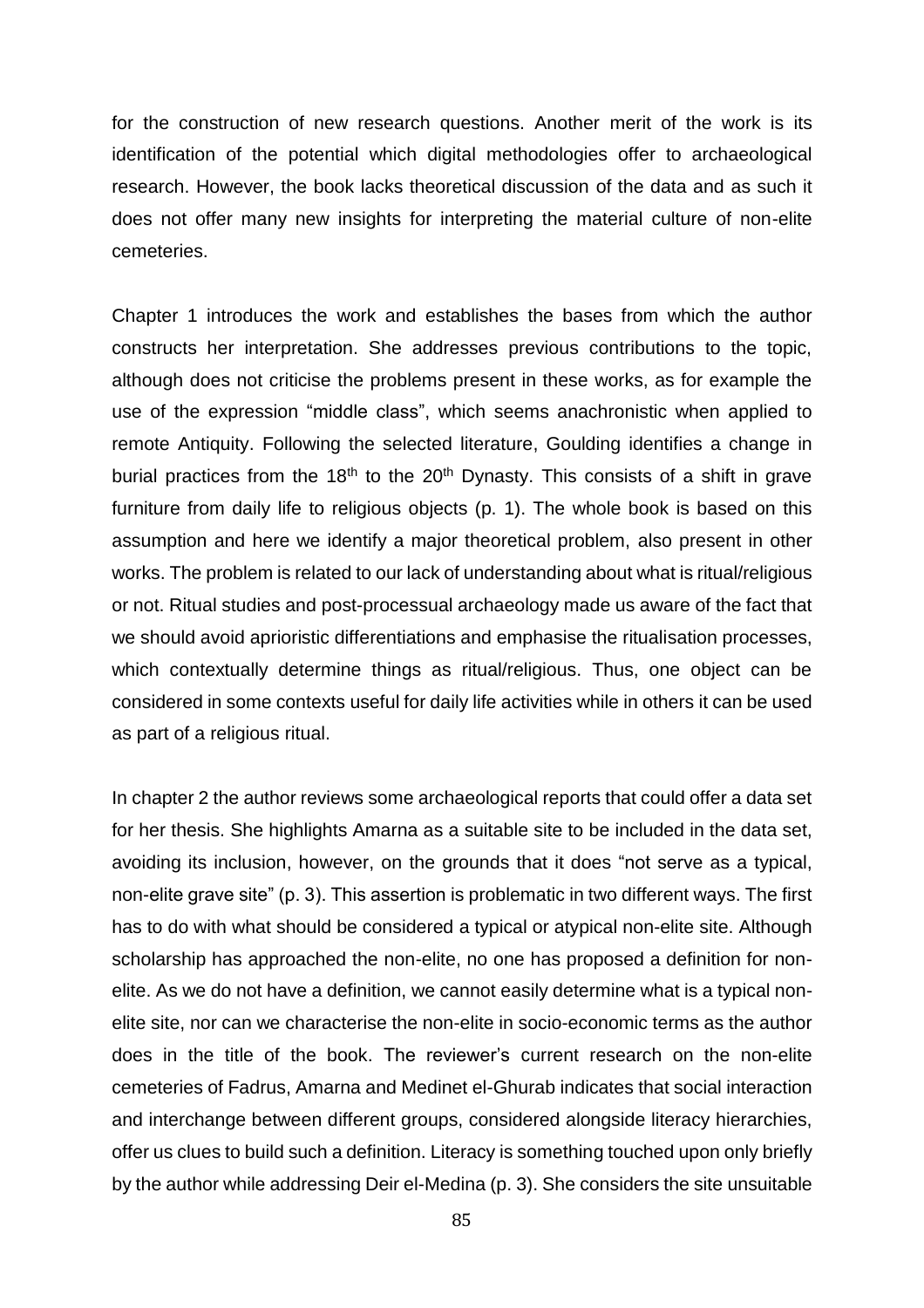for inclusion in a non-elite data set, and we do agree with her. The high levels of literacy found at the village indicate that the artisans formed a sort of intermediate social group, which has not been defined by scholars. Future research has necessarily to deal with such theoretical concerns, and anthropology of consumption, development studies and sociology may offer interesting insights for achieving this goal.

Subsequently in chapter 2, Goulding presents a description of each of her chosen sites and its archaeological reports. Worth mentioning is the author's perception of the methodological problems concerning the lack of contextual information in these reports. We share with her the problems related to Medinet el-Ghurab. Anyone interested in analysing burials from Medinet el-Ghurab is limited to Brunton and Engelbach's report, which is the only one that contains a grave recording table (p. 9).

In chapter 3 Goulding presents her hypotheses. The main one of which consists of readdressing the shift from 'daily life' objects to 'religious' ones in graves. Following this line of thinking, the author considers the changes in funerary furniture in non-elite graves as a reflex of the beliefs and practices of the elite. A major problem should be underlined concerning this. Firstly, this view ignores the agency of the "common people" as well as the possibility of variations in beliefs according to social groups. This has been addressed by some scholars<sup>4</sup> and remains an open question to be investigated. Material Culture Studies have recently discussed the relationships between humans and things and their entanglements, or mutual dependence relations. Rather than considering material culture as a mere reflex of social status, we should take it as an element of social relations and emphasise interchanges between different social groups through materiality. This would help us to comprehend the dynamics in which non-elite groups took part and their position in society.

Also in chapter 3 the author presents her methodology. As she addresses on page 11, the artefacts from the chosen cemeteries have been categorised into two major

 $\overline{\phantom{a}}$ 

<sup>4</sup> Such as K. Cooney. 2007. *The cost of death: the social and economic value of ancient Egyptian funerary art in the Ramesside Period*. Leiden: Nino; and J. Baines and P. Lacovara. 2002. Burial and the dead in ancient Egyptian society: respect, formalism, neglect. *Journal Social Archaeology* 2 (5), p. 5-36.